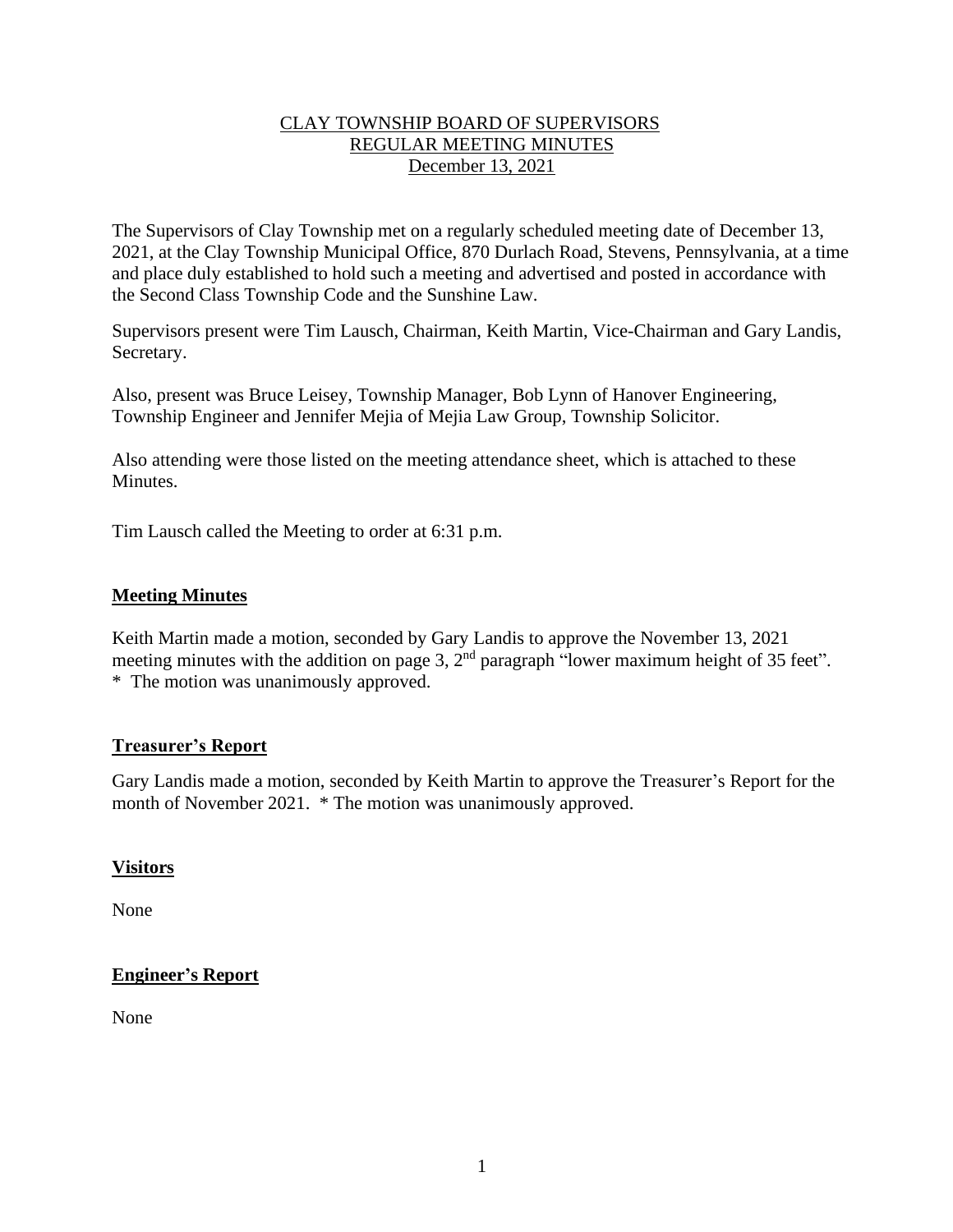# **Old Business**

1. HomeTowne Square – Walking Trail

Jennifer Mejia, Township Solicitor, reviewed the proposed signage with Board of Supervisors and audience.

Russ Begley, HOA President, informed the Board of Supervisors that the sign is acceptable to the HOA.

Jennifer Mejia informed the Board of Supervisors that the signage is in compliance with the terms of the trail easement agreement between HomeTowne Square and Clay Township.

Keith Martin made a motion, seconded by Gary Landis to approve the signage as presented in the agenda to be placed at 3 entrances to the trail one on Hackman Road, Sweet William Way and Constitution Drive. \* The motion was unanimously approved.

2. 408 Flaxen Lane – Notice of Violation Update

Bruce Leisey informed the Board of Supervisors that Township Staff is in communication with the POA for the property to secure a contract/commitment to ensure the lawn will be kept in compliance with Township Ordinances next growing season.

### **New Business**

1. Approve Advertising of Notice of Intent to Appoint Auditors

After discussion, Keith Martin made a motion, seconded by Gary Landis to approve advertising of Notice of Intent to appoint Herbein & Co Inc, Reading PA to preform the audit of the Township accounts for fiscal year 2021. \* The motion was unanimously approved.

2. Approve 2022 Meeting Dates Schedule

After discussion, Keith Martin made a motion, seconded by Gary Landis to approve advertising of the 2022 Meeting Dates Schedule as noted in the agenda packet. \* The motion was unanimously approved.

3. Approve 2022 Traffic Signal Preventative Maintenance Agreement

After discussion, Gary Landis made a motion, seconded by Keith Martin to approve and execute the 2022 Traffic Signal Preventative Maintenance Agreement with CM High, Myerstown PA at a cost of \$1,395.00. \* The motion was unanimously approved.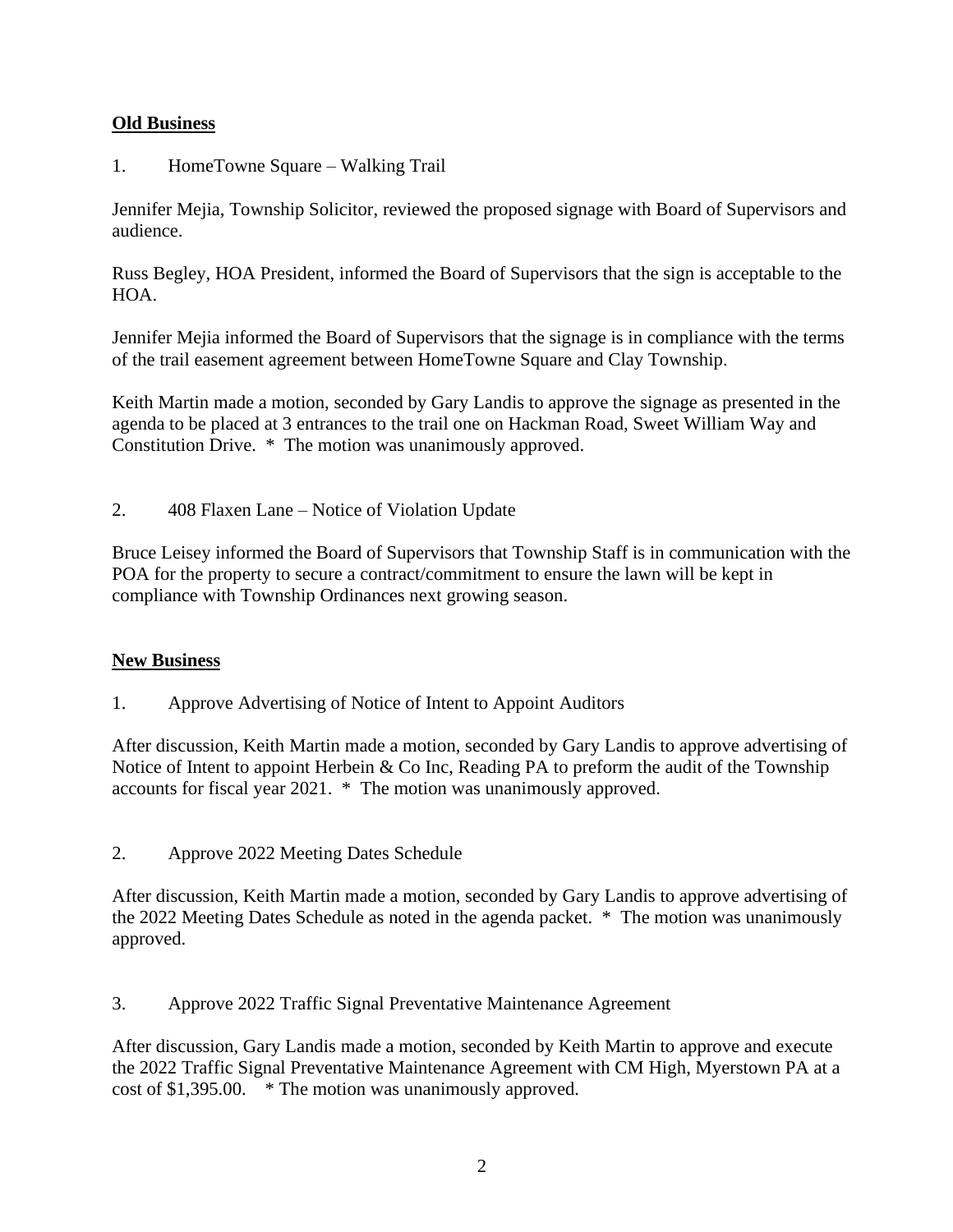4. Approve Collection of County Real Estate Taxes

After discussion, Keith Martin made a motion, seconded by Gary Landis to approve collection of Lancaster County real estate taxes by Deb Zerbe, Clay Township Tax Collector with the County supplying the printed bills and a payment of \$.75 per tax bill collected. \* The motion was unanimously approved.

5. Approve Change Order – Wagman Construction

After review and discussion, Keith Martin made a motion, seconded by Gary Landis to approve and execute Change Order #2 for Wagman Construction for a decrease in the amount of \$1,270.00. \* The motion was unanimously approved.

6. Approve Change Order and Notice of Completion – Berg Construction, LLC

After review and discussion, Keith Martin made a motion, seconded by Gary Landis to approve and execute Change Order #1 for Berg Construction, LLC for a decrease in the amount of \$12,584.73 due to less paving material being used. \* The motion was unanimously approved.

7. Discussion on 2022 Preliminary Budget

The Township Manager reviewed the 2022 Preliminary Budget and Budget Narrative with the Board of Supervisors and Audience.

### **Executive Session**

Keith Martin made a motion, seconded by Gary Landis to enter into Executive Session at 8:22 PM to discuss personnel issues. \* The motion was unanimously approved.

Gary Landis made a motion, seconded by Keith Martin to exit Executive Session at 10:15 PM. \* The motion was unanimously approved.

There was discussion on personnel issues and a potential zoning appeal to be filed by YWAM. No decisions were made at this time.

### **Bills to be Paid**

### General Fund

Keith Martin made a motion, seconded by Gary Landis, to approve the General Fund bills totaling \$23,503.92 for the month of November. \* The motion was approved unanimously.